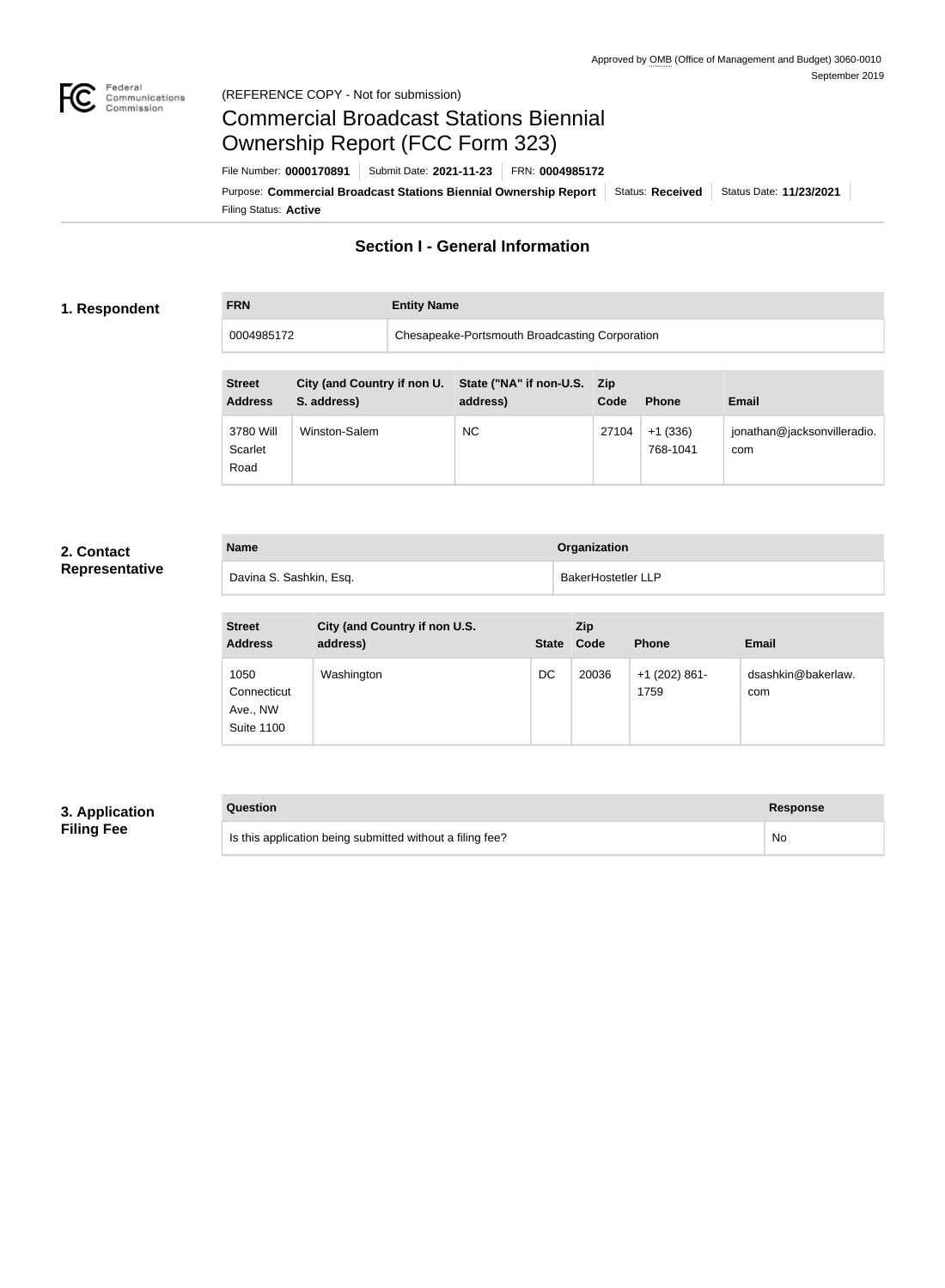| <b>Fees</b> | <b>Application Type</b> | <b>Form Number</b> | <b>Fee Code</b> | Quantity | <b>Fee Amount</b> | <b>Subtotal</b> |
|-------------|-------------------------|--------------------|-----------------|----------|-------------------|-----------------|
|             | Biennial                | Form 323           | <b>MAR</b>      | 6        | 85                | \$510.00        |
|             |                         |                    |                 |          | Total             | \$510.00        |

## **4. Nature of Respondent**

| (a) Provide the following information about the Respondent: |                        |  |
|-------------------------------------------------------------|------------------------|--|
| <b>Relationship to stations/permits</b>                     | Licensee               |  |
| <b>Nature of Respondent</b>                                 | For-profit corporation |  |

**(b) Provide the following information about this report:**

| <b>Purpose</b> | Biennial                                                                                                                                                                               |
|----------------|----------------------------------------------------------------------------------------------------------------------------------------------------------------------------------------|
| "As of" date   | 10/01/2021                                                                                                                                                                             |
|                | When filing a biennial ownership report or validating<br>and resubmitting a prior biennial ownership report, this<br>date must be Oct. 1 of the year in which this report is<br>filed. |

### **5. Licensee(s) and Station(s)**

### **Respondent is filing this report to cover the following Licensee(s) and station(s):**

| Licensee/Permittee Name |                                                | <b>FRN</b> |
|-------------------------|------------------------------------------------|------------|
|                         | Chesapeake-Portsmouth Broadcasting Corporation | 0004985172 |

| Fac. ID No. | <b>Call Sign</b> | <b>City</b>         | <b>State</b> | <b>Service</b> |
|-------------|------------------|---------------------|--------------|----------------|
| 3533        | WTJZ             | <b>NEWPORT NEWS</b> | VA           | AM             |
| 10759       | <b>WPMH</b>      | <b>PORTSMOUTH</b>   | VA           | AM             |
| 48243       | <b>WMUV</b>      | <b>BRUNSWICK</b>    | GA           | FM             |
| 53588       | <b>WBOB</b>      | <b>JACKSONVILLE</b> | FL           | AM             |
| 74071       | WSOS-FM          | <b>FRUIT COVE</b>   | FL           | FM             |
| 87170       | <b>WHKT</b>      | <b>PORTSMOUTH</b>   | VA           | AM             |
| 148615      | <b>W272CQ</b>    | <b>JACKSONVILLE</b> | FL           | <b>FX</b>      |

## **Section II – Biennial Ownership Information**

**1. 47 C.F.R. Section 73.3613 and Other Documents**

Licensee Respondents that hold authorizations for one or more full power television, AM, and/or FM stations should list all contracts and other instruments set forth in 47 C.F.R. Section 73.3613(a) through (c) for the facility or facilities listed on this report. In addition, attributable Local Marketing Agreements (LMAs) and attributable Joint Sales Agreements (JSAs) must be disclosed by the licensee of the brokering station on its ownership report. If the agreement is an attributable LMA, an attributable JSA, or a network affiliation agreement, check the appropriate box. Otherwise, select "Other." Non-Licensee Respondents, as well as Licensee Respondents that only hold authorizations for Class A television and/or low power television stations, should select "Not Applicable" in response to this question.

## **Document Information Description of contract or instrument Articles of Incorporation**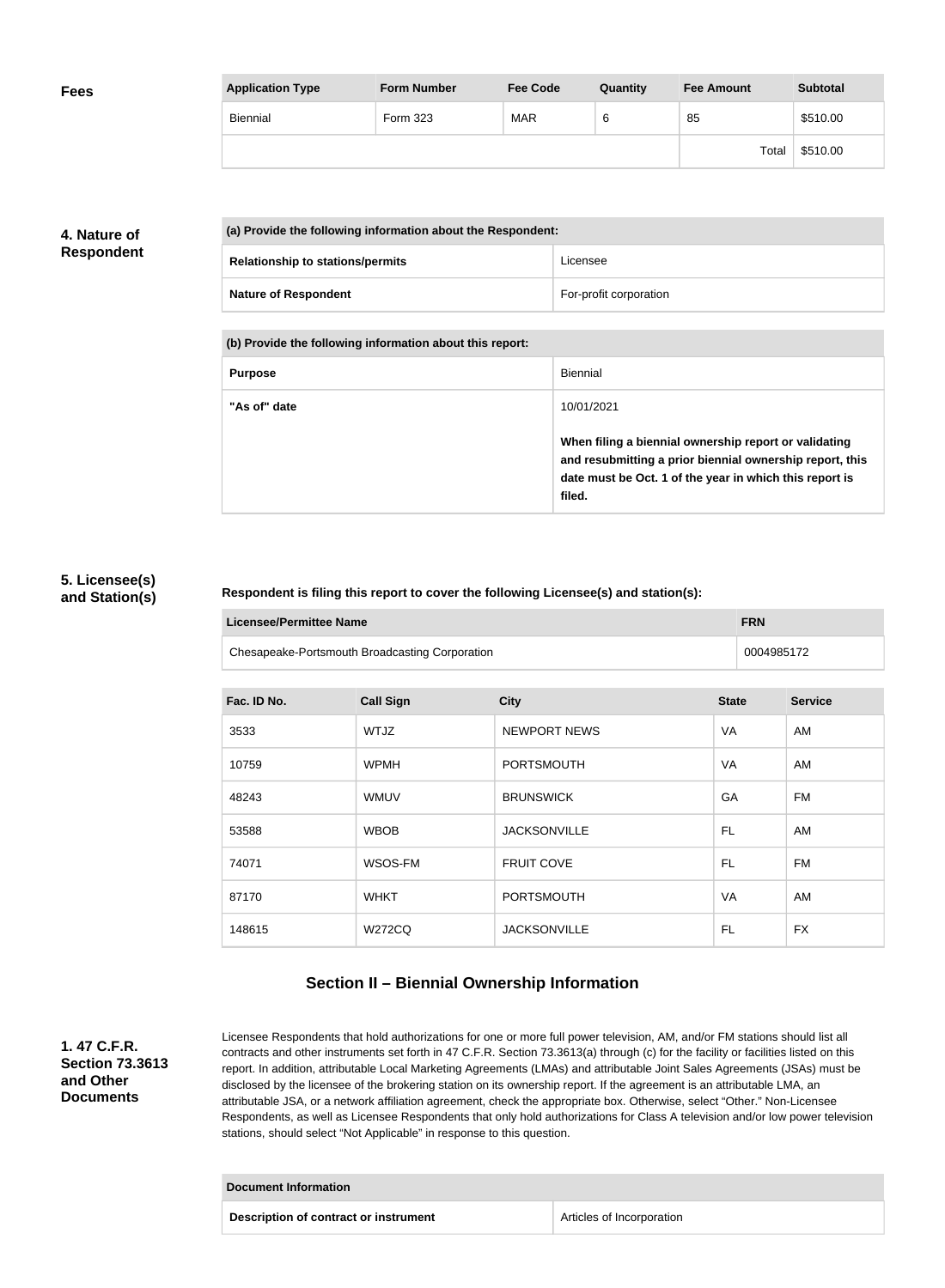| Parties to contract or instrument               | State of North Carolina                                   |
|-------------------------------------------------|-----------------------------------------------------------|
| Date of execution                               | 08/1961                                                   |
| Date of expiration                              | No expiration date                                        |
| <b>Agreement type</b><br>(check all that apply) | Other<br><b>Agreement Type: Articles of Incorporation</b> |

#### **Document Information**

| Description of contract or instrument           | <b>Bylaws</b>                          |
|-------------------------------------------------|----------------------------------------|
| Parties to contract or instrument               | Respondent                             |
| Date of execution                               | 08/1961                                |
| Date of expiration                              | No expiration date                     |
| <b>Agreement type</b><br>(check all that apply) | Other<br><b>Agreement Type: Bylaws</b> |

### **2. Ownership Interests**

**(a)** Ownership Interests. This Question requires Respondents to enter detailed information about ownership interests by generating a series of subforms. Answer each question on each subform. The first subform listing should be for the Respondent itself. If the Respondent is not a natural person, also list each of the officers, directors, stockholders, non-insulated partners, non-insulated members, and any other persons or entities with a direct attributable interest in the Respondent pursuant to the standards set forth in 47 C.F.R. Section 73.3555. (A "direct" interest is one that is not held through any intervening companies or entities.) List each interest holder with a direct attributable interest in the Respondent separately.

Leave the percentage of total assets (Equity Debt Plus) field blank for an interest holder unless that interest holder has an attributable interest in the Respondent solely on the basis of the Commission's Equity Debt Plus attribution standard, 47 C.F.R. Section 73.3555, Note 2(i).

In the case of vertical or indirect ownership structures, list only those interests in the Respondent that also represent an attributable interest in the Licensee(s) for which the report is being submitted.

Entities that are part of an organizational structure that includes holding companies or other forms of indirect ownership must file separate ownership reports. In such a structure do not report, or file a separate report for, any interest holder that does not have an attributable interest in the Licensee(s) for which the report is being submitted.

Please see the Instructions for further detail concerning interests that must be reported in response to this question.

The Respondent must provide an FCC Registration Number for each interest holder reported in response to this question. Please see the Instructions for detailed information and guidance concerning this requirement.

| 0004985172                                     |                        |  |
|------------------------------------------------|------------------------|--|
| Chesapeake-Portsmouth Broadcasting Corporation |                        |  |
| PO Box                                         |                        |  |
| <b>Street 1</b>                                | 3780 Will Scarlet Road |  |
| <b>Street 2</b>                                |                        |  |
| <b>City</b>                                    | Winston-Salem          |  |
| State ("NA" if non-U.S.<br>address)            | <b>NC</b>              |  |
| <b>Zip/Postal Code</b>                         | 27104                  |  |
| Country (if non-U.S.<br>address)               | <b>United States</b>   |  |
| Respondent                                     |                        |  |
|                                                |                        |  |

**Ownership Information**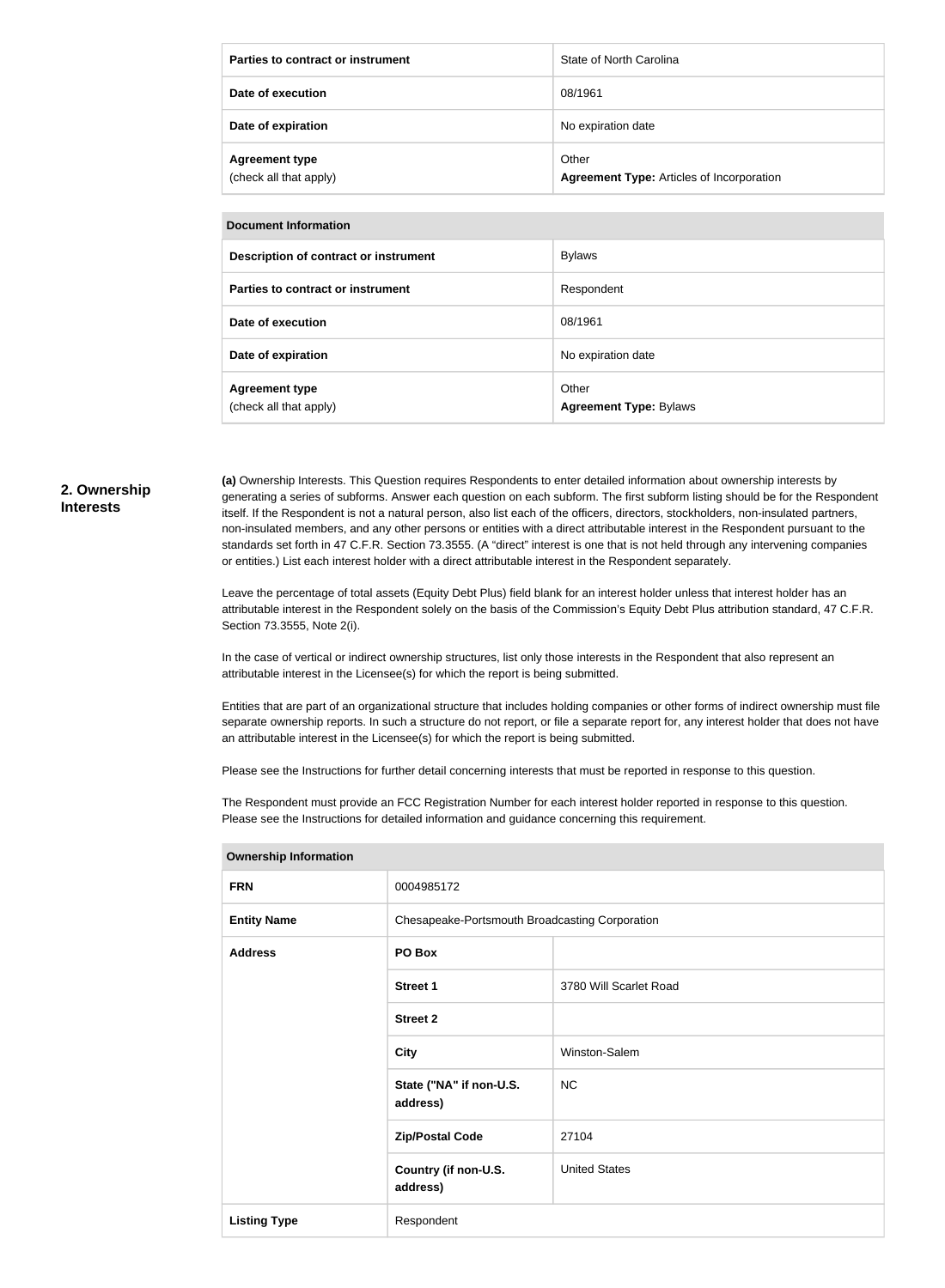| <b>Positional Interests</b><br>(check all that apply)                                                                      | Respondent                                              |         |                             |
|----------------------------------------------------------------------------------------------------------------------------|---------------------------------------------------------|---------|-----------------------------|
| <b>Tribal Nation or Tribal</b><br><b>Entity</b>                                                                            | Interest holder is not a Tribal nation or Tribal entity |         |                             |
| <b>Interest Percentages</b><br>(enter percentage values                                                                    | Voting                                                  | $0.0\%$ | <b>Jointly Held?</b><br>No. |
| from 0.0 to 100.0)                                                                                                         | <b>Equity</b>                                           | $0.0\%$ |                             |
|                                                                                                                            | <b>Total assets (Equity Debt</b><br>Plus)               | $0.0\%$ |                             |
| Does interest holder have an attributable interest in one or more broadcast stations<br>that do not appear on this report? |                                                         |         | No.                         |

### **Ownership Information**

| <b>FRN</b>                                                                    | 0019834852                                                                           |                             |                            |
|-------------------------------------------------------------------------------|--------------------------------------------------------------------------------------|-----------------------------|----------------------------|
| <b>Name</b>                                                                   | Nancy A. Epperson                                                                    |                             |                            |
| <b>Address</b>                                                                | PO Box                                                                               |                             |                            |
|                                                                               | <b>Street 1</b>                                                                      | 31407 Ponte Vedra Boulevard |                            |
|                                                                               | <b>Street 2</b>                                                                      |                             |                            |
|                                                                               | <b>City</b>                                                                          | Ponte Vedra Beach           |                            |
|                                                                               | State ("NA" if non-U.S.<br>address)                                                  | <b>FL</b>                   |                            |
|                                                                               | <b>Zip/Postal Code</b>                                                               | 32082                       |                            |
|                                                                               | Country (if non-U.S.<br>address)                                                     | <b>United States</b>        |                            |
| <b>Listing Type</b>                                                           | Other Interest Holder                                                                |                             |                            |
| <b>Positional Interests</b><br>(check all that apply)                         | Officer, Director, Stockholder                                                       |                             |                            |
| Citizenship, Gender,                                                          | <b>Citizenship</b>                                                                   | <b>US</b>                   |                            |
| <b>Ethnicity, and Race</b><br><b>Information (Natural</b><br>Persons Only)    | Gender                                                                               | Female                      |                            |
|                                                                               | <b>Ethnicity</b>                                                                     | Not Hispanic or Latino      |                            |
|                                                                               | Race                                                                                 | White                       |                            |
| <b>Interest Percentages</b><br>(enter percentage values<br>from 0.0 to 100.0) | <b>Voting</b>                                                                        | 100.0%                      | <b>Jointly Held?</b><br>No |
|                                                                               | <b>Equity</b>                                                                        | 100.0%                      |                            |
|                                                                               | <b>Total assets (Equity Debt</b><br>Plus)                                            |                             |                            |
| that do not appear on this report?                                            | Does interest holder have an attributable interest in one or more broadcast stations |                             | Yes                        |

**Ownership Information**

| <b>FRN</b>  | 0019834860              |
|-------------|-------------------------|
| <b>Name</b> | STUART W. EPPERSON, JR. |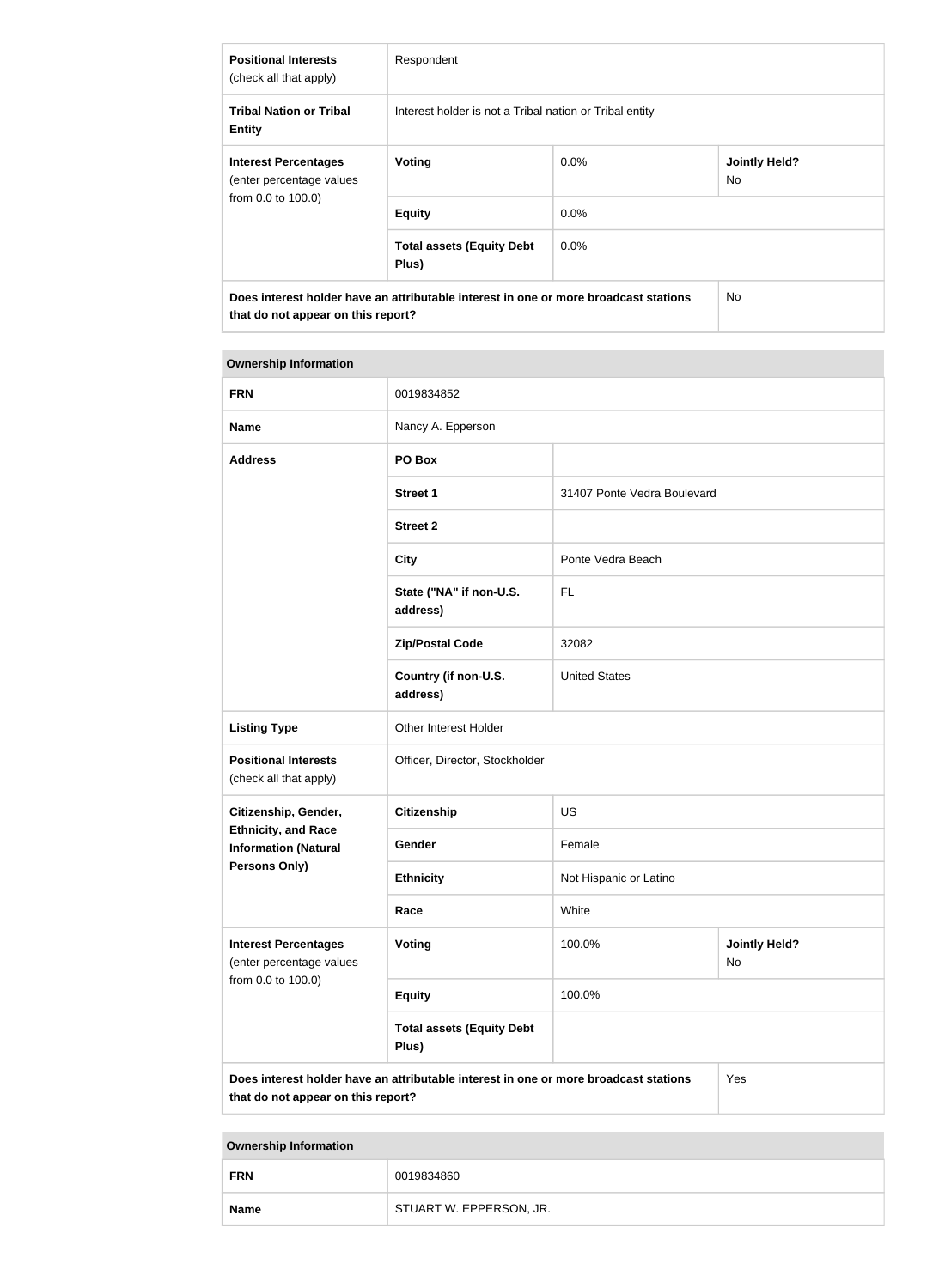| <b>Address</b>                                                                                     | PO Box                                                                               |                        |                                   |  |
|----------------------------------------------------------------------------------------------------|--------------------------------------------------------------------------------------|------------------------|-----------------------------------|--|
|                                                                                                    | <b>Street 1</b>                                                                      | 484 Stonegate Drive    |                                   |  |
|                                                                                                    | <b>Street 2</b>                                                                      |                        |                                   |  |
|                                                                                                    | <b>City</b>                                                                          | Winston-Salem          |                                   |  |
|                                                                                                    | State ("NA" if non-U.S.<br>address)                                                  | <b>NC</b>              |                                   |  |
|                                                                                                    | <b>Zip/Postal Code</b>                                                               | 27104                  |                                   |  |
|                                                                                                    | Country (if non-U.S.<br>address)                                                     | <b>United States</b>   |                                   |  |
| <b>Listing Type</b>                                                                                | Other Interest Holder                                                                |                        |                                   |  |
| <b>Positional Interests</b><br>(check all that apply)                                              | <b>Director</b>                                                                      |                        |                                   |  |
| Citizenship, Gender,<br><b>Ethnicity, and Race</b><br><b>Information (Natural</b><br>Persons Only) | <b>Citizenship</b>                                                                   | <b>US</b>              |                                   |  |
|                                                                                                    | Gender                                                                               | Male                   |                                   |  |
|                                                                                                    | <b>Ethnicity</b>                                                                     | Not Hispanic or Latino |                                   |  |
|                                                                                                    | Race                                                                                 | White                  |                                   |  |
| <b>Interest Percentages</b><br>(enter percentage values<br>from 0.0 to 100.0)                      | Voting                                                                               | 0.0%                   | <b>Jointly Held?</b><br><b>No</b> |  |
|                                                                                                    | <b>Equity</b>                                                                        | 0.0%                   |                                   |  |
|                                                                                                    | <b>Total assets (Equity Debt</b><br>Plus)                                            |                        |                                   |  |
| that do not appear on this report?                                                                 | Does interest holder have an attributable interest in one or more broadcast stations |                        | Yes                               |  |

### **Ownership Information**

| <b>FRN</b>                                                | 0019835073                          |                      |  |
|-----------------------------------------------------------|-------------------------------------|----------------------|--|
| <b>Name</b>                                               | <b>KRISTINE E. PRINGLE</b>          |                      |  |
| <b>Address</b>                                            | PO Box                              |                      |  |
|                                                           | <b>Street 1</b>                     | 2453 Alaqua Drive    |  |
|                                                           | <b>Street 2</b>                     |                      |  |
|                                                           | <b>City</b>                         | Longwood             |  |
|                                                           | State ("NA" if non-U.S.<br>address) | <b>FL</b>            |  |
|                                                           | <b>Zip/Postal Code</b>              | 32779                |  |
|                                                           | Country (if non-U.S.<br>address)    | <b>United States</b> |  |
| <b>Listing Type</b>                                       | Other Interest Holder               |                      |  |
| <b>Positional Interests</b><br>(check all that apply)     | Director                            |                      |  |
| Citizenship, Gender,                                      | Citizenship                         | <b>US</b>            |  |
| <b>Ethnicity, and Race</b><br><b>Information (Natural</b> | Gender                              | Female               |  |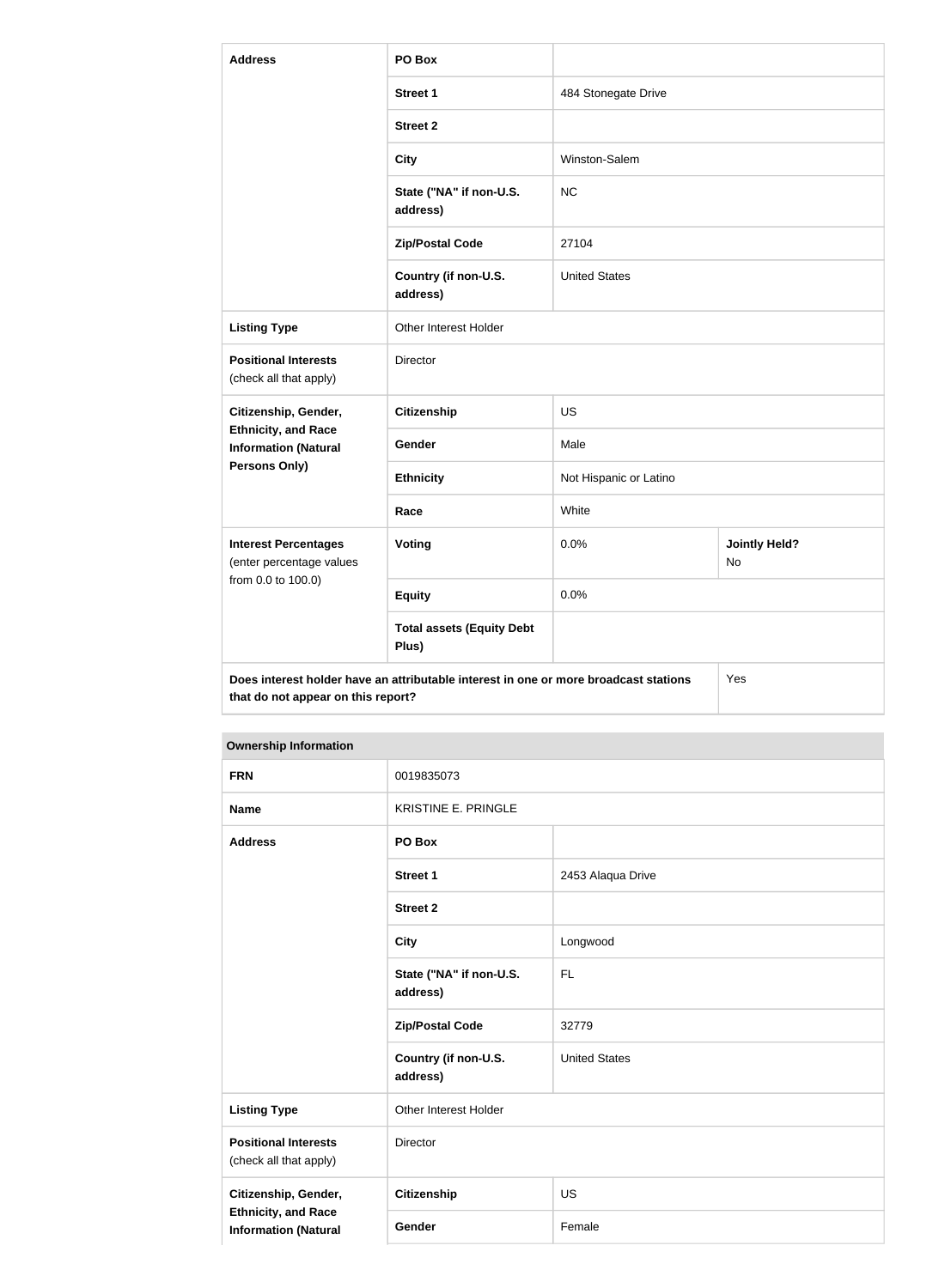| Persons Only)                                                                                                                                                                                                                                                                                                                                                                                                                                                                                                                                                                                                                                                                                                                                                                                                                                                                                                                                                                                                                                                                                                                                                                                                                                                                                                                                                                                                                                                                                 | <b>Ethnicity</b>                                                                                                                                    | Not Hispanic or Latino |                                   |
|-----------------------------------------------------------------------------------------------------------------------------------------------------------------------------------------------------------------------------------------------------------------------------------------------------------------------------------------------------------------------------------------------------------------------------------------------------------------------------------------------------------------------------------------------------------------------------------------------------------------------------------------------------------------------------------------------------------------------------------------------------------------------------------------------------------------------------------------------------------------------------------------------------------------------------------------------------------------------------------------------------------------------------------------------------------------------------------------------------------------------------------------------------------------------------------------------------------------------------------------------------------------------------------------------------------------------------------------------------------------------------------------------------------------------------------------------------------------------------------------------|-----------------------------------------------------------------------------------------------------------------------------------------------------|------------------------|-----------------------------------|
|                                                                                                                                                                                                                                                                                                                                                                                                                                                                                                                                                                                                                                                                                                                                                                                                                                                                                                                                                                                                                                                                                                                                                                                                                                                                                                                                                                                                                                                                                               | Race                                                                                                                                                | White                  |                                   |
| <b>Interest Percentages</b><br>(enter percentage values                                                                                                                                                                                                                                                                                                                                                                                                                                                                                                                                                                                                                                                                                                                                                                                                                                                                                                                                                                                                                                                                                                                                                                                                                                                                                                                                                                                                                                       | <b>Voting</b>                                                                                                                                       | 0.0%                   | <b>Jointly Held?</b><br><b>No</b> |
| from 0.0 to 100.0)                                                                                                                                                                                                                                                                                                                                                                                                                                                                                                                                                                                                                                                                                                                                                                                                                                                                                                                                                                                                                                                                                                                                                                                                                                                                                                                                                                                                                                                                            | <b>Equity</b>                                                                                                                                       | 0.0%                   |                                   |
|                                                                                                                                                                                                                                                                                                                                                                                                                                                                                                                                                                                                                                                                                                                                                                                                                                                                                                                                                                                                                                                                                                                                                                                                                                                                                                                                                                                                                                                                                               | <b>Total assets (Equity Debt</b><br>Plus)                                                                                                           |                        |                                   |
| that do not appear on this report?                                                                                                                                                                                                                                                                                                                                                                                                                                                                                                                                                                                                                                                                                                                                                                                                                                                                                                                                                                                                                                                                                                                                                                                                                                                                                                                                                                                                                                                            | Does interest holder have an attributable interest in one or more broadcast stations                                                                |                        | Yes                               |
| If "No," submit as an exhibit an explanation.                                                                                                                                                                                                                                                                                                                                                                                                                                                                                                                                                                                                                                                                                                                                                                                                                                                                                                                                                                                                                                                                                                                                                                                                                                                                                                                                                                                                                                                 | (b) Respondent certifies that any interests, including equity, financial, or voting<br>interests, not reported in this filing are non-attributable. |                        | Yes                               |
| (c) Does the Respondent or any reported interest holder<br>hold an attributable interest in any newspaper entities in<br>the same market as any station for which this report is<br>filed, as defined in 47 C.F.R. Section 73.3555?<br>If "Yes," provide information describing the interest(s), using<br>EITHER the subform OR the spreadsheet option below.<br>Respondents with a large number (50 or more) of entries to<br>submit should use the spreadsheet option.<br>NOTE: Spreadsheets must be submitted in a special XML<br>Spreadsheet format with the appropriate structure that is<br>specified in the documentation. For instructions on how to<br>use the spreadsheet option to complete this question<br>(including templates to start with), please Click Here.<br>If using the subform, leave the percentage of total assets<br>(Equity Debt Plus) field blank for an interest holder unless<br>that interest holder has an attributable interest in the<br>newspaper entity solely on the basis of the Commission's<br>Equity Debt Plus attribution standard, 47 C.F.R. Section<br>73.3555, Note 2(i). If using an XML Spreadsheet, enter "NA"<br>into the percentage of total assets (Equity Debt Plus) field<br>for an interest holder unless that interest holder has an<br>attributable interest in the newspaper entity solely on the<br>basis of the Commission's Equity Debt Plus attribution<br>standard.<br>The Respondent must provide an FCC Registration Number |                                                                                                                                                     | <b>No</b>              |                                   |
| for each interest holder reported in response to this<br>and guidance concerning this requirement.                                                                                                                                                                                                                                                                                                                                                                                                                                                                                                                                                                                                                                                                                                                                                                                                                                                                                                                                                                                                                                                                                                                                                                                                                                                                                                                                                                                            | question. Please see the Instructions for detailed information                                                                                      |                        |                                   |

**(d) Are any of the individuals listed as an attributable interest holder in the Respondent married to each other or related to each other as parentchild or as siblings?** Yes

If "Yes," provide the following information for each such the relationship.

# **Family Relationships FRN** 0019835073 **Name** KRISTINE E PRINGLE